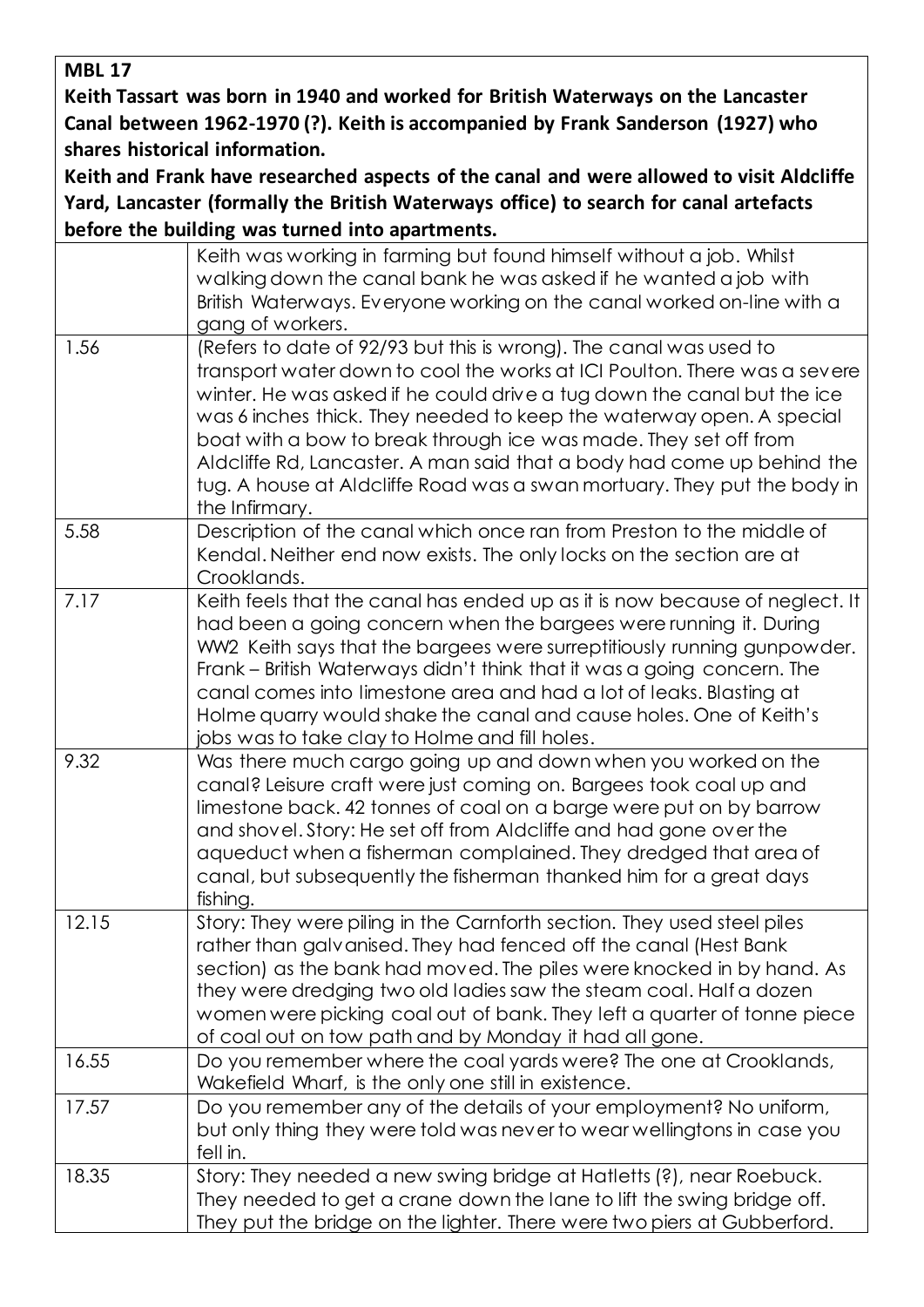|       | Keith ended up standing on the bottom of canal and his hat floated off.                                                               |
|-------|---------------------------------------------------------------------------------------------------------------------------------------|
|       | If he had been wearing wellies he wouldn't have got out. Swing bridge is                                                              |
|       | still there but it's no longer used.                                                                                                  |
| 21.33 | The basin at Kendal had gone before Keith was working on the canals.                                                                  |
|       | Holme was about the furthest you could navigate to. They had to keep                                                                  |
|       | water running but it wasn't navigable. Soon after he left they started to                                                             |
|       | concrete the canal at Holme.                                                                                                          |
| 22.31 | Story: There were places along the canal that you could dump spoil - Iron                                                             |
|       | Bridge at Carnforth was one. A dredger had no front or back. There was                                                                |
|       | an engine on front with a JCB and an engine on the back to drive the                                                                  |
|       | dredger. He was broadside with the lighter next to the dredger blocking                                                               |
|       | the canal. The dredger had 4 hydraulic legs on it - one at each corner.                                                               |
|       | With the legs down the boat was out of water. They went off for a brew                                                                |
|       | and heard someone calling for help. A plastic boat had tried to nudge                                                                 |
| 25.24 | the dredger aside. They had to save the boat.<br>Boats at Carnforth complained that they kept catching something. They                |
|       | dredged up a big cable which came up like a serpent and caused the                                                                    |
|       | telegraph poles to move. Lucky that the cable had been cut or they                                                                    |
|       | might have been killed. They took the lead from the cable and took it to                                                              |
|       | the scrapyard. He explains how they melted the lead.                                                                                  |
| 27.39 | He talks about digging out the marina at Carnforth. The canal used to be                                                              |
|       | straight at this point. Instructed not to open canal up to the quarry.                                                                |
| 28.57 | Capernwray Arm. They have researched the arm. Thirty years ago, at the                                                                |
|       | end of the arm were the remains of a quarry, 8 cottages and a railway.                                                                |
|       | He revisited it 12 months ago in an inflatable. The canal houses had                                                                  |
|       | disappeared. The only thing left was one building.                                                                                    |
| 34.11 | Keith talks about the locks at Tewitfield. There is the remains of a building                                                         |
|       | by the locks. They talk about it being originally a workman's hut.                                                                    |
|       | When they first went to inspect the building they found a Yorkshire range                                                             |
|       | in there. The building had also been used by the canal company for fly                                                                |
|       | boats for passengers between Preston-Kendal. There would be a postilion                                                               |
|       | on the back of the lead horse driving the horse. He had to be a little lad                                                            |
|       | to get through canal arches. No boat ever went up the locks. It took an                                                               |
|       | hour and half to fill locks and so people didn't have to sit on boats, so                                                             |
|       | they would disembark and walk up the locks. Another boat would be<br>waiting at the top lock to take them on to Kendal. No boats with |
|       | passengers travelled up the locks as it took too long. Recently Keith had                                                             |
|       | talked to people who live by the side of canal. Now 70 the woman used                                                                 |
|       | to 'cadge' a lift on the boat as a child. She said that there had been a                                                              |
|       | farrier in the building too. Keith talks about v shaped stones which are                                                              |
|       | called squeeze stones.                                                                                                                |
| 42.05 | Lune Aqueduct. There was once a cottage by the side of the canal                                                                      |
|       | which is no longer there - all this is left is a set of squeeze stones. The                                                           |
|       | cottage belonged to the railway company who knocked the cottage                                                                       |
|       | down. The linesman who lived there was heartbroken, and he threw all of                                                               |
|       | his artefacts over the side of the aqueduct.                                                                                          |
|       | Offside of canal called the 'batter'.                                                                                                 |
| 45.46 | Keith was coming through Penny Street bridge on a dredger with a                                                                      |
|       | lighter behind when they found a rifle and ammunition in the canal. They                                                              |
|       | took it to Lune Aqueduct and off loaded it down the 'batter'. Frank                                                                   |
|       | explains the term batter.                                                                                                             |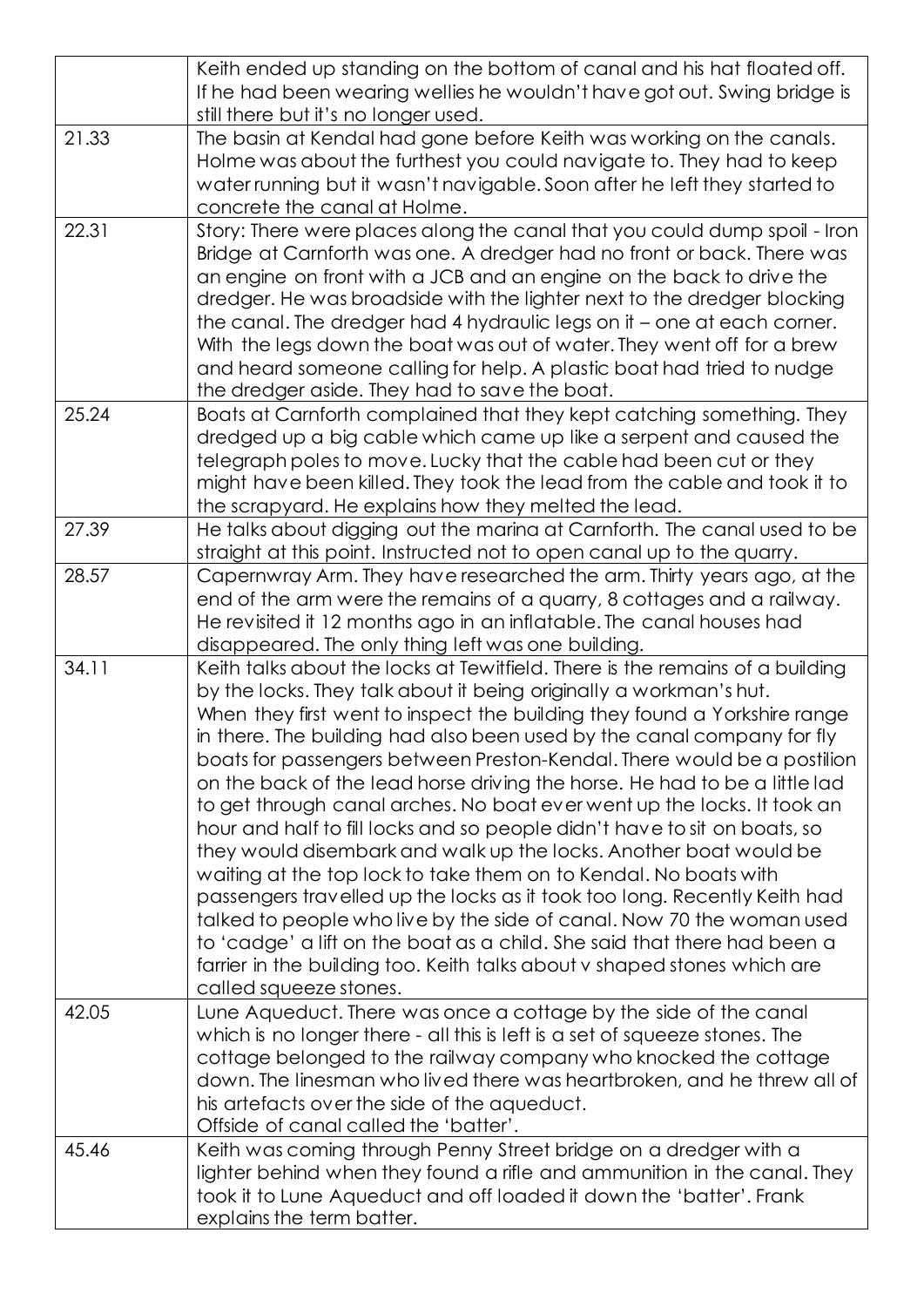| 48.01                  | The section inspector was off so they got a new one. They were going to<br>drain Lune Aqueduct (perhaps for only 2 <sup>nd</sup> time since it was built). The site<br>inspector's sons were given work, one with a digger to tip waste down<br>batter the other on a 'dosser' (?). He couldn't use his dosser to clean<br>mud out as the aqueduct bottom was bow shaped. The stones of the<br>aqueduct fit together without cement.                                                                                                                                                                                                                                      |
|------------------------|---------------------------------------------------------------------------------------------------------------------------------------------------------------------------------------------------------------------------------------------------------------------------------------------------------------------------------------------------------------------------------------------------------------------------------------------------------------------------------------------------------------------------------------------------------------------------------------------------------------------------------------------------------------------------|
| 51.05                  | He talks of cast iron pipe at Holme and when it had broken an engineer<br>decided to concrete it. The Holme section leaked very badly. Keith's<br>boat was the last one up the locks. They became unworkable. They put<br>pipes in to get water from a-b as it was leaking so badly. The engineer<br>broke tradition by concreting the section. It was a blessing later when<br>Keith had to work on that section.                                                                                                                                                                                                                                                        |
| 54.14                  | Keith can't remember the date he last took a boat up the locks. He thinks<br>that he started working for British Waterways in 1962 and finished in 1970.                                                                                                                                                                                                                                                                                                                                                                                                                                                                                                                  |
| 54.40                  | Frank talks historical details about the Wakefields taking the canal to the<br>gunpowder works. Talks about gunpowder being sold to Alfred Noble.<br>Talks about leak to tunnel.                                                                                                                                                                                                                                                                                                                                                                                                                                                                                          |
| 57.26                  | Keith talks about how people originally walked barges through tunnels.<br>Coming from Aldcliffe, when you get to Penny Street bridge there was an<br>island which his supervisor asked them to shift. When he drove a stake<br>into mud he found that it was full of pennies and ha' pennies all in<br>cardboard tubes. They spent an hour collecting £147. They took the<br>money into head office. Police thought it might have come from a break<br>in at Penny Street bank. No body claimed the money. More recently he<br>went to the Aldcliffe Yard to see if there were any artefacts. In the draw<br>were tally coins from bargees and also a small Italian coin. |
| $1 \text{ hr} 2$       | Frank talks of a strange stone in the field by bridge 180. They replaced<br>setts at Crooklands. They found a large horseshoe. It used to be a stable<br>where they would change horses on the flyboats.                                                                                                                                                                                                                                                                                                                                                                                                                                                                  |
| 1hr <sub>5</sub>       | Keith talks about old boat house in Lancaster built at an angle to the<br>canal, so that longer barges could get in and out. After boats entered<br>stop planks were inserted. They pumped the water out and the boat<br>rested on broad straps. Outside was a big wheel. It was only just in use<br>when Keith worked on canal. The building was two storeys. Winding the<br>wheel lifted two straps and the boat up another storey. He describes how<br>this worked. The artefacts around the building have all gone and the<br>building has now been turned into apartments.                                                                                           |
| <b>Break</b><br>1hr 10 | Talking about visit to Aldcliffe Depot and seeing pegs for harnesses.<br>Keith's first job on the canal was to get rid of all the horse harnesses. He<br>talks about why he enjoyed the job. Now supermarket trollies are the<br>main things thrown into canal but then it was mattresses.                                                                                                                                                                                                                                                                                                                                                                                |
| 1hr 11                 | Waning holes (winding holes) are where you turn a boat round. He took<br>his weed boat into a waning hole 28 feet deep. He kept bumping<br>against something. Someone in the yard came to look. A diver from<br>Wigan came<br>and said that there were three coal barges at the bottom of the canal<br>moored side by side. Someone said they would be Hope, Faith and<br>Charity, which were all coal barges. They got one up. One 'Faith' was<br>brought up and subsequently used as a passenger barge on the canal,                                                                                                                                                    |